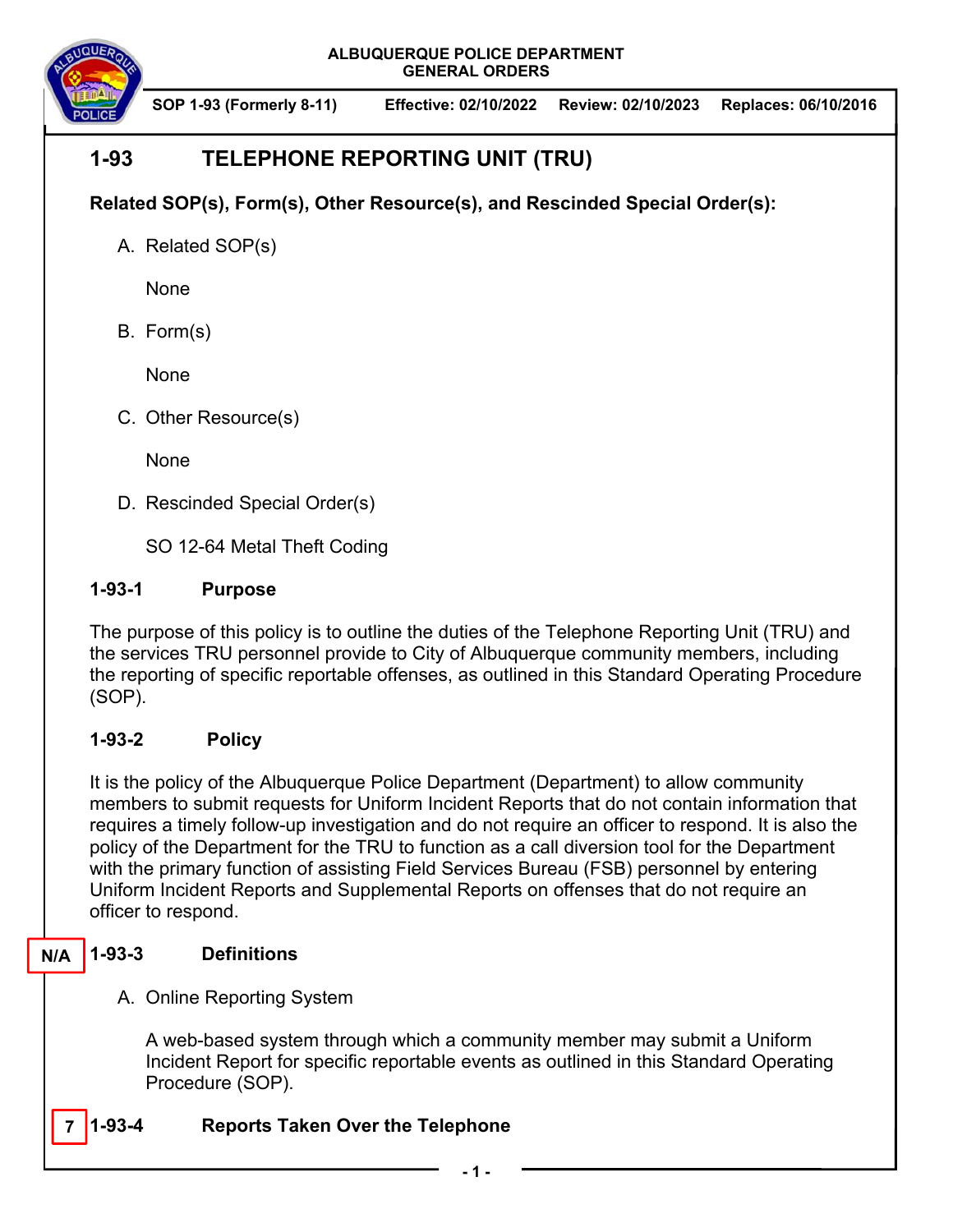

**SOP 1-93 (Formerly 8-11) Effective: 02/10/2022 Review: 02/10/2023 Replaces: 06/10/2016**

- A. TRU personnel shall:
	- 1. Take a community member's information over the phone if the information meets the criteria for a Uniform Incident Report and does not contain valid follow-up information, such as a name, date of birth, address, or complete license plate information, and state of issuance when there is no information that requires a follow-up investigation. The criteria include:
		- a. Larceny;
		- b. Outstanding auto thefts with no recovery;
		- c. Auto burglaries;
		- d. Fraud and Identity theft;
		- e. Metal theft reports;
		- f. Residential and commercial burglaries if the reporting party has gone through the residence and no threat is present;
		- g. Tampering with a motor vehicle;
		- h. Theft of motor vehicle parts;
		- i. Vandalism or criminal damage,
		- j. Bill skips (e.g., gas stations, restaurants, and convenience stores);
		- k. Lost items;
		- l. Informational and/or Uniform Incident Reports, including lost or stolen passports;
			- i. The community member will be asked to contact the issuing country or agency.
		- m. Anonymous, threatening, or obscene phone calls (e.g., when the caller is unknown, which includes electronic communications and social media);
		- n. Supplemental Reports to a Uniform Incident Report that do not require further on-scene investigation;
		- o. To add any property information or a description of the property;
		- p. A change to or to add an address or phone number;
		- q. To add any additional information;
		- r. Runaways over the age of twelve (12) without physical or mental capacity, or drug-related issues, except when the reporting person is out of the jurisdiction;
		- s. Missing persons over the age of seventeen (17) without physical or mental capacity, or drug-related issues, except when the reporting person is out of the jurisdiction;
		- t. Verbal assault or verbal threats only if it does not involve or result in physical contact or if a weapon is displayed; and
		- u. Harassment reports when there is no information that requires a follow-up investigation.
- B. TRU personnel shall not take reports from community members over the telephone for the following: **N/A** 
	- 1. Reports with information that requires a follow-up investigation, with the exception of reports from Albuquerque Regional Asset Protection Association (ARAPA);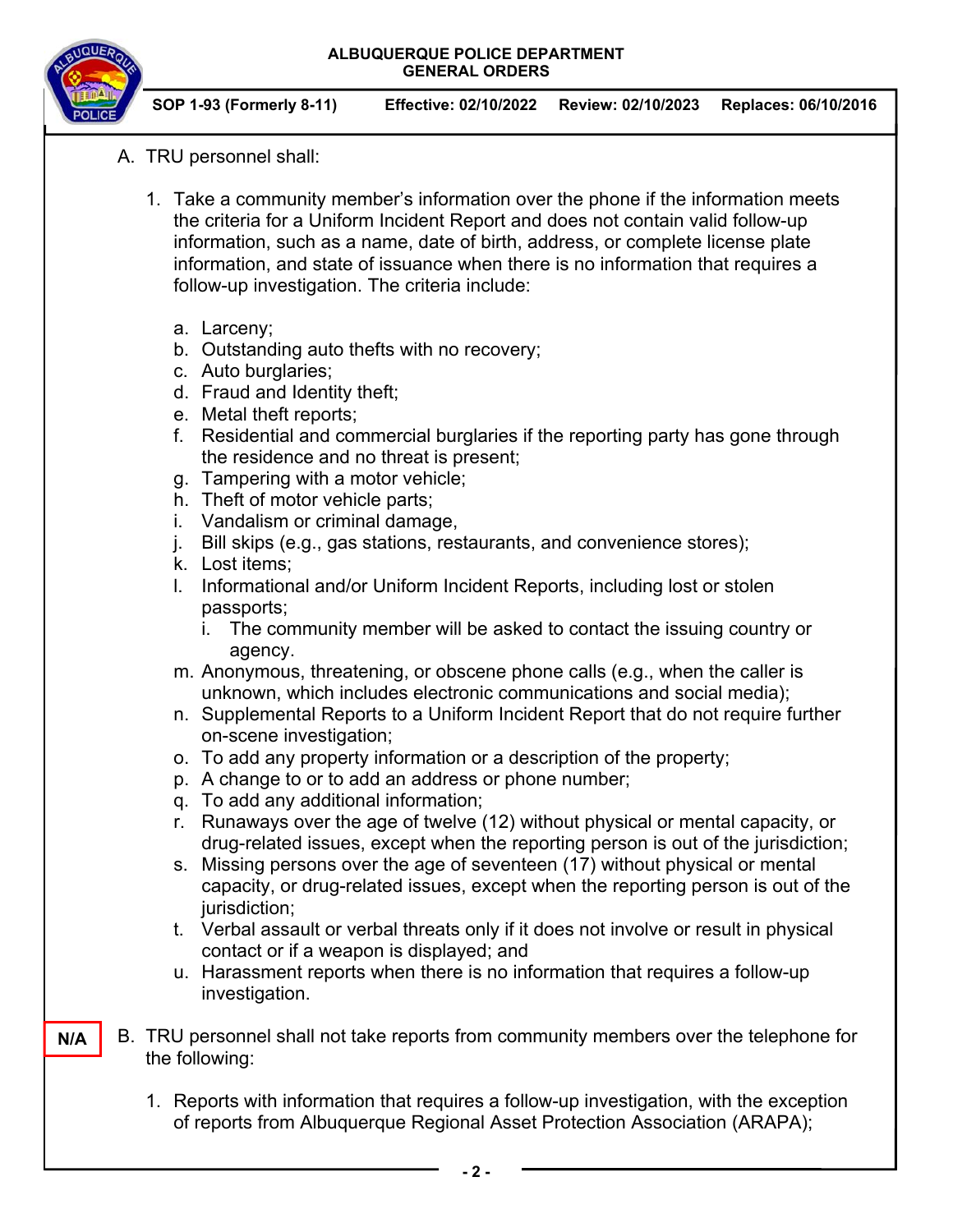

**SOP 1-93 (Formerly 8-11) Effective: 02/10/2022 Review: 02/10/2023 Replaces: 06/10/2016**

- 2. Theft or loss of government-issued identification cards, driver's licenses, birth certificates, and social security cards;
- 3. Vehicle crash reports;
- 4. Offenses where there is physical contact;
- 5. Offenses where a weapon is displayed;
- 6. Offenses that involve suspicious circumstances that may need immediate investigation or officer attention;
- 7. Offenses that require medical attention from any type of medical personnel;
- 8. Voyeurism;
- 9. Custodial interference reports;
- 10. Violation of court orders; and
- 11. Civil matters.
- C. The TRU Supervisor shall determine whether an exception shall be made to any of the above offenses.

#### **1-93-5 Reports Submitted Through Online Reporting System 7**

- A. A community member may file a Uniform Incident Report by visiting the Department's public-facing website and clicking on "File a Police Report Online" (https://www.cabq.gov/police/file-a-police-report-online). The following incidents are listed as being reportable in the Online Reporting System and can contain valid followup information, such as a name, date of birth, address, or complete license plate information, and state of issuance:
	- 1. Residential burglary if the reporting party has gone through the residency and no threat is present;
		- a. Residential burglary Supplemental Reports are only available online.
	- 2. Auto burglary;
	- 3. Lost property to include lost or stolen passports;
		- a. The community member will be asked to contact the issuing country or agency.
	- 4. Theft or larceny;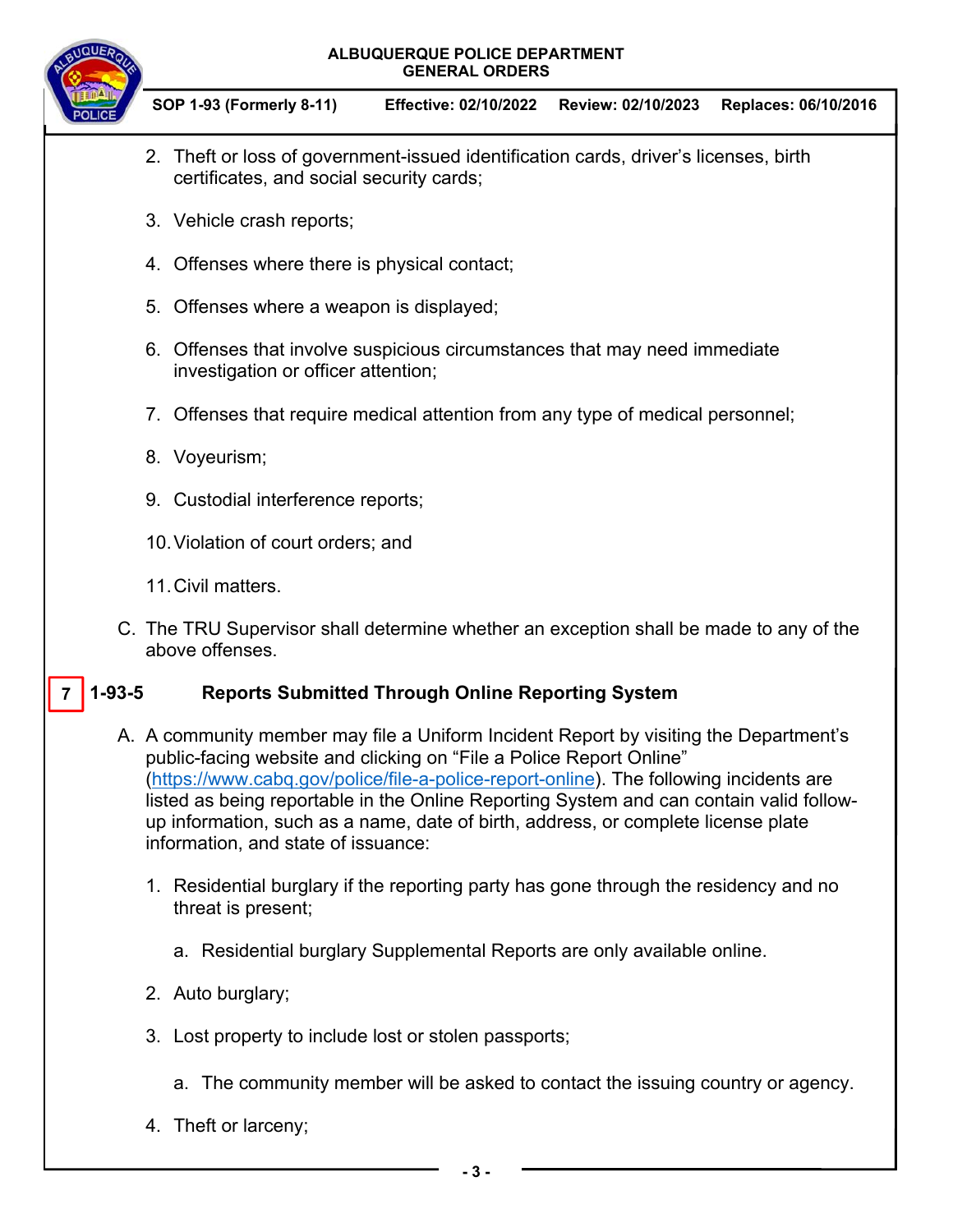

**SOP 1-93 (Formerly 8-11) Effective: 02/10/2022 Review: 02/10/2023 Replaces: 06/10/2016**

- 5. Vandalism;
- 6. Vandalism of vehicle;
- 7. Telephone harassment;
- 8. Shoplifting;
- 9. Fraud; and
- 10. Incident.
- B. TRU personnel shall:
	- 1. Process online Uniform Incident Reports submitted by community members;
	- 2. Review and approve the Uniform Incident Report;
		- a. The software system assigns a permanent Uniform Incident Report case number.
	- 3. Submit the Uniform Incident Report to the TRU Supervisor for final approval;
		- a. The TRU Supervisor shall submit the Uniform Incident Report in the Records Division's records management system upon approval.
	- 4. Forward all Felony reports that contain valid follow-up information to the respective Impact units; and
	- 5. Forward all Misdemeanor reports that contain valid follow-up information to the respective contact in the area the crime occurred in.
- C. When TRU personnel need to obtain information from the community member for an incomplete online Uniform Incident Report, TRU personnel shall:
	- 1. Ask the community member the following questions:
		- a. Is this an emergency?; and
		- b. Did this incident occur outside City of Albuquerque limits?
	- 2. If the community member answers "yes" to any question, explain to the community member that they will not be able to report their incident using the Online Reporting System and give the community member directions on what to do next;
	- 3. Forward the incomplete online Uniform Incident Report to the community member, accompanied with an explanation;